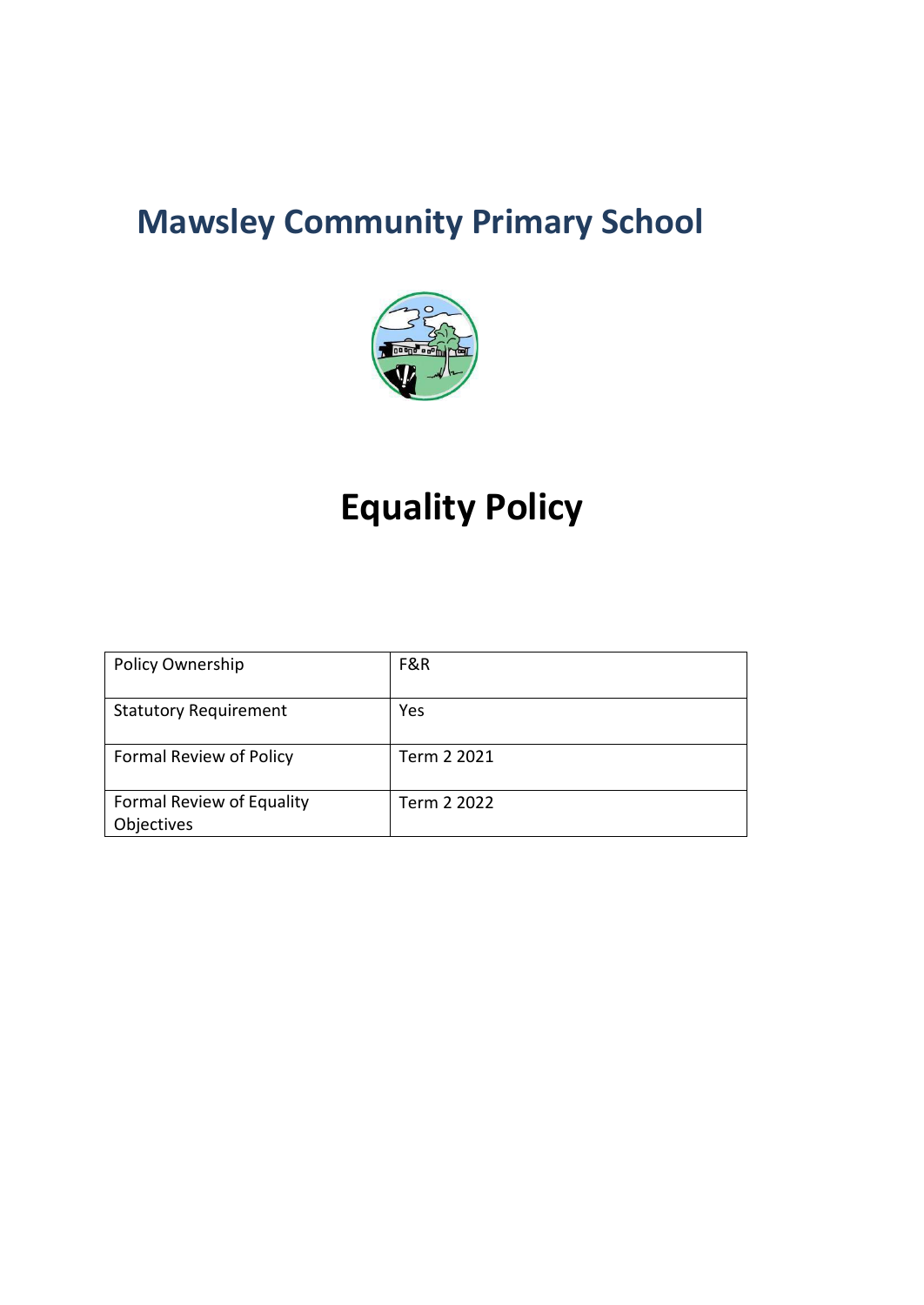# **Introduction**

At Mawsley CP School, we value the individuality of all of our pupils and staff. We are committed to giving all our pupils and staff the opportunity to achieve the highest of standards. Within this ethos of achievement, we do not tolerate (1) any unlawful discrimination because of sex, gender, race (which includes ethnic or national origin, nationality and colour), disability, religion or belief, sexual orientation or age, (2) bullying, (3) harassment or (4) victimisation of any kind. All pupils will be given the opportunity to experience, understand and celebrate diversity.

# **Aims**

At Mawsley CP School, we will:

- strive to eliminate all forms of unlawful discrimination, harassment and victimisation;
- promote and advance equality of opportunity;
- educate our children about a range of protected groups and ensure visibility for those groups within our curriculum to ensure equality and diversity is proactive rather than reactive;
- foster good relations between all groups.

We:

- prepare and police this policy
- monitor and assess the impact of all of our policies, including this one, on pupils, staff, parents and carers of different groups, paying particular attention to the impact of these policies on pupils' attainment levels.

## **Principles**

These three principles underpin all our procedures and practice:

- every child matters and every pupil should have the opportunity to achieve the highest possible standards;
- every pupil should develop a sense of personal and cultural identity, with a confidence and openness to change that allows them to be receptive to and respectful of other people and their identity, culture and beliefs;
- every pupil should develop the knowledge, understanding and skills they need in order to take an active role in society.

## **Responsibilities**

In our school, we all take responsibility for promoting equality, but the following have specific responsibilities:

- the *Governing Board* will seek to ensure that the school complies with all relevant legislation and that this policy and its procedures are implemented. A specific governor will be appointed to lead in this respect.
- The **Headteacher** will also see that the policy and its procedures are implemented, as well as ensuring that staff are aware of their responsibilities, that staff receive appropriate training and support in putting this policy into practice and that appropriate action (including disciplinary action where required) is taken against any pupil or staff member who unlawfully discriminates, harasses or victimises another person.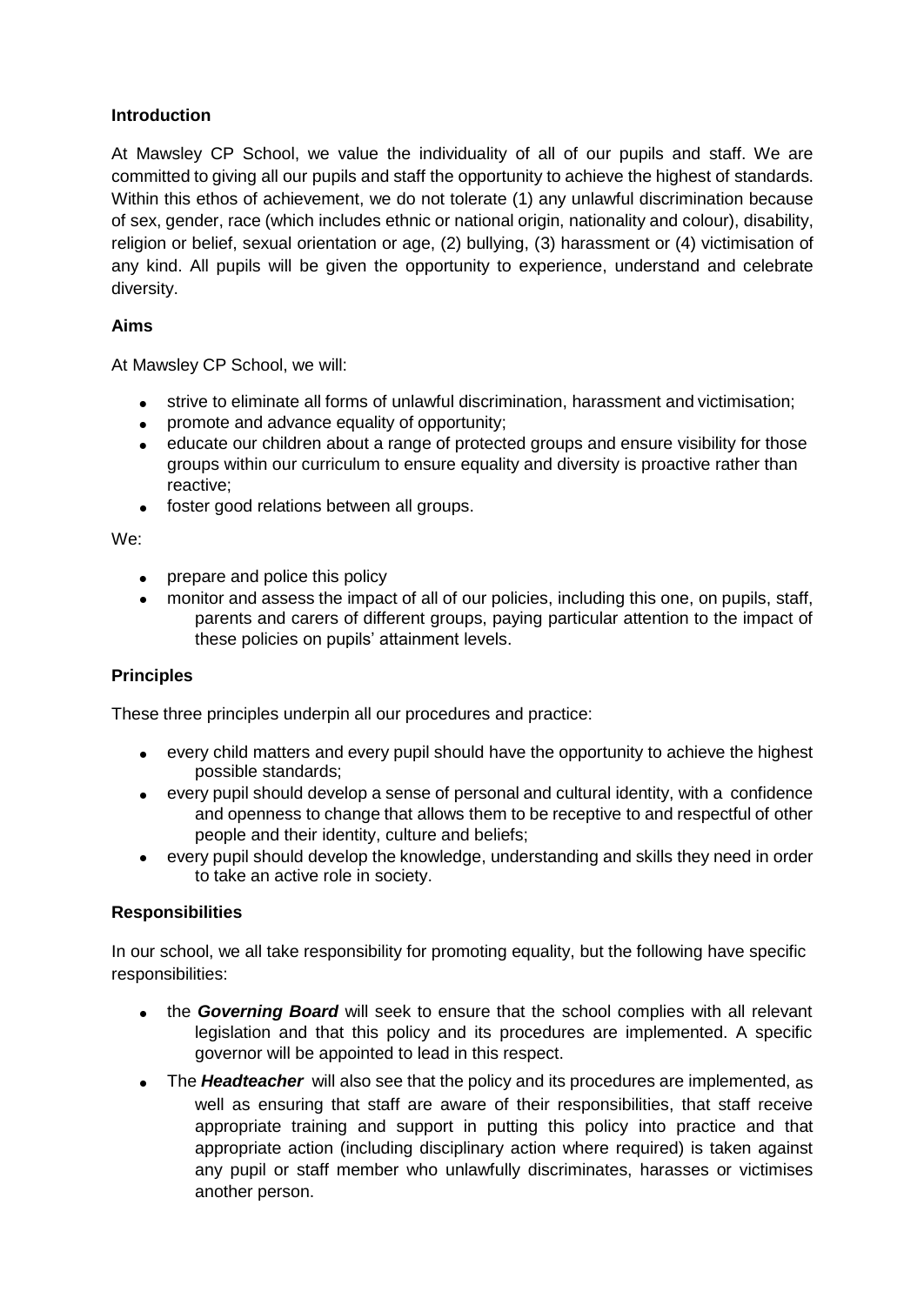- All *staff* will deal with incidents in accordance with school procedures, and will know how to and visibly challenge bias and stereotyping. They will not discriminate on any unlawfulground, nor will they harass or victimise. They will also support our children to learn about all members of our community and global society with acceptance and compassion.
- *Volunteers*, *visitors* and *contractors* will be required to comply with the school's equality policy.
- All *children* will be encouraged to recognise their personal responsibility for treating people with fairness and kindness.

# **Tackling harassment**

Any incident of harassment is unacceptable in our school. Please refer to the Anti-Bullying and Harassment Policy for further information.

The school is required to record and to report incidents of racism to the Governing Board and the local authority.

All pupils, staff, parents and carers, and volunteers are aware of our procedures for dealing with discriminatory incidents, and all staff are trained to deal firmly, consistently and effectively with such incidents.

# **Attainment, progress and assessment**

The school has high expectations of all pupils and staff. It is dedicated to helping all pupils achieve the highest possible standards.

Monitoring is essential to ensure that groups with protected characteristics are not being disadvantaged and that appropriate action planning can take place.

We make regular assessment of pupils' learning, and use this information to track pupils' progress as they move through the school. As part of this process, we monitor attainment and progress by gender, ethnicity and special educational needs.

School performance information is evaluated in comparison with national and local authority data, to identify any patterns of underachievement. The Governing Board receives regular updates on information concerning pupils' performance.

We also monitor the following records, to check them for signs of unlawful discrimination: attendance, admissions, exclusions, racist incidents, the SEN list and applications of the behaviour policy.

A safeguarding log is also kept with regards to behavioural incidents between pupils which is regularly tracked for any patterns relating to protected characteristics in particular; LGBTQ, ethnicity, SEN and disadvantage.

## **Teaching and learning**

We aim to provide all our pupils with the opportunity to succeed and to reach the highest level of personal achievement. To do this, teaching and learning will:

- ensure equality of access for all pupils, and prepare them for life in a society of diverse cultures;
- use materials that reflect a range of cultural backgrounds, learning styles and linguistic needs;
- use materials that ensure protected characteristics (and children whom may identify with such characteristics) are visibly represented within our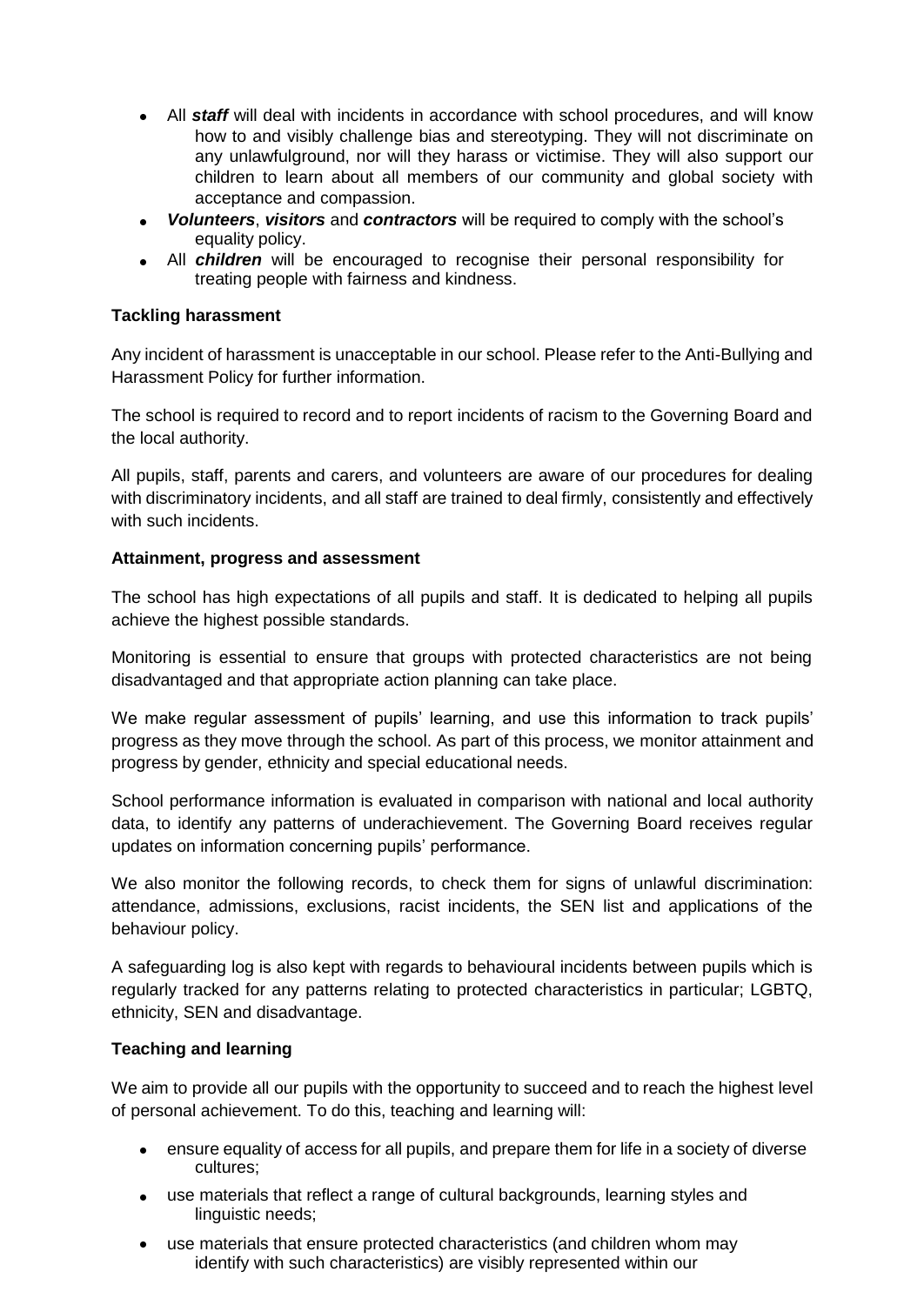school;

- challenge discrimination and stereotyping and teach pupils how to recognise bias;
- teach children to challenge discrimination and stereotyping themselves (or report it if they feel unsafe to challenge personally) to nurture a whole school culture of acceptance;
- provide opportunities for pupils to maintain links with their own culture, while at the same time appreciating cultural diversity;
- employ a range of styles, including collaborative learning, so that pupils can learn to value working together;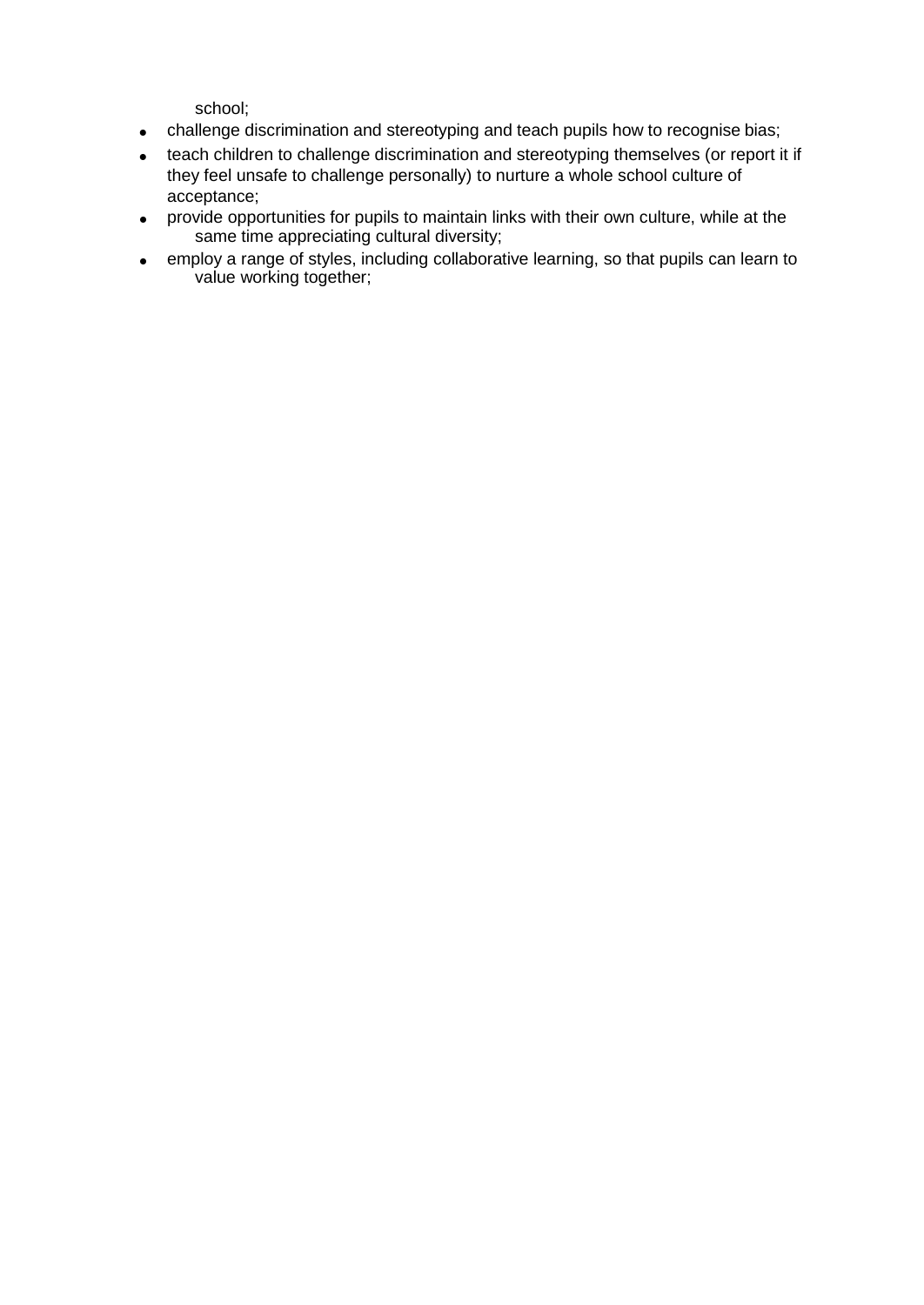- provide educational visits and extra-curricular activities that reflect all groupings amongst our pupils;
- take account of the performance of all pupils when planning for future learning, and setting challenging targets;
- take account of the familial and extra-familial experiences of our children and consider how we may best reflect or support them through the delivery of our curriculum.

## **Behaviour**

The school ensures that procedures for disciplining pupils and staff, and for managing behaviour, are fair and just to pupils and staff from all groups.

All staff operate the school's behaviour policy of rewards and sanctions in a consistent manner.

Staff are aware that some protected characteristics, such as disability and cultural background, can affect behaviour, and take this into account when dealing with unacceptablebehaviour.

Exclusions and the use of rewards and sanctions are monitored by protected characteristic, to identify any patterns.

#### **Partnership**

All parents and carers are encouraged to play a full part in the life of the school and, in relation to disability, reasonable adjustments to enable this will be made where appropriate. The school works with parents, carers and the community to develop positive attitude towards equality and to address any specific concerns or incidents.

We consult with staff, parents and carers and pupils about their opinions on the impact of our policies. Parents receive an annual questionnaire about the school, and this seeks to find out how parents and carers view the work of the school in regard to equality.

#### **Staff recruitment and professional development**

The school recruits, trains and promotes its staff only on the basis of skills and ability and the needs and requirements set out in the relevant job description and person specification.

Induction for new staff covers the area of equality.

All members of staff are entitled to appropriate training, so that they can play their full part in ensuring that the school promotes equality. Their training is linked to priorities in the school development plan and funding for this professional development is identified within the school budget.

Members of the Governing Board identify their own training needs in relation to equality. Governors and members of staff involved in the selection and appointment of staff will ensure that the principles and practices of equality are adhered to. The school supplies the local authority with data relating to the protected characteristics of people appointed to work at the school.

## **Complaints**

All those who feel that they have not been treated in accordance with this policy are encouraged to seek to resolve the matter informally first, with the other person or people involved.